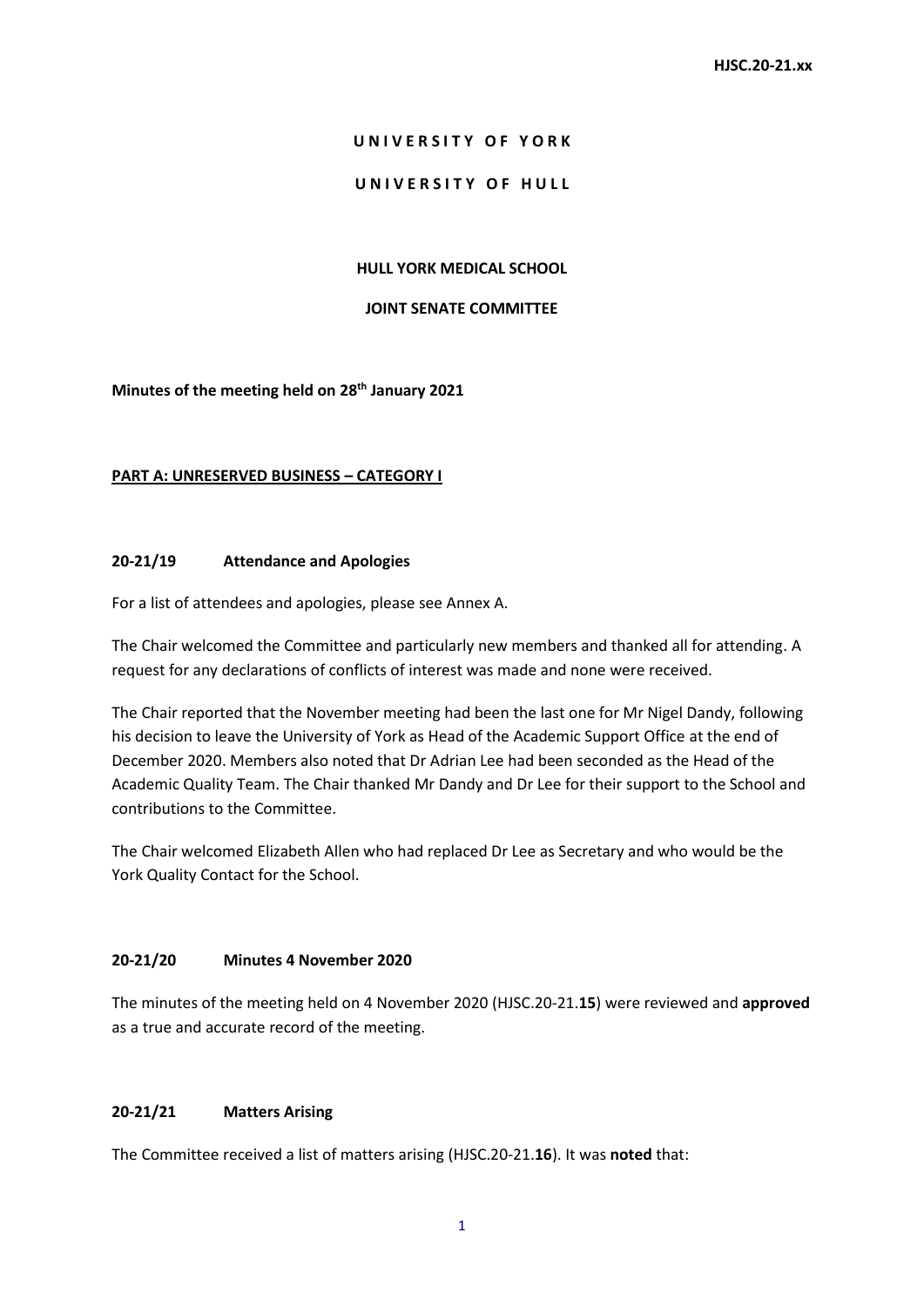- a) **M19-20/52.iii Degree Outcomes Statements**  The University of York had published its Degree Outcomes Statement, which included the text relating to the MB BS as agreed by both Universities and the School. The University of Hull were close to finalising their statement and would update the Committee in due course once it was published.
- b) **M20-21/03.a Student Representation Policy** –Student Representation Policy would be recommended to the Committee at its April meeting, following thorough review and development within the School and with the Students' Unions.
- c) **M19-20/52.viii Periodic Review** The Periodic Review would take place in late June 2021, as a largely desk-based exercise with a smaller than usual number of meetings with staff and students, balancing a lighter-touch approach. It would largely draw on the documentation submitted in 2020 and provide the opportunity to reflect on the decisions made in response to the Covid-19 pandemic and the impact of the contingency arrangements made, to ensure a meaningful and enhancement-focused review.

# **20-21/22 To Receive a Report of Chair's Actions Undertaken Since the Last Meeting**

The Committee received a list of Chair's Action approvals (HJSC.20-21.**17**) since the last meeting. The Chair or Deputy Chair **approved**:

- i. A proposal to allow the following MB BS Year 5 Final exams and the MSc in Physician Associate Studies Year 2 Finals to run in-person, on-site with COVID-secure measures in place. The MB BS Final Clinical Practice Examination (FCPE), the Final MB BS Written Paper (FWP), the MB BS Prescribing Safety Assessment (PSA) and their associated re-sits and the MSc in Physician Associate Studies Year 2 components of the Clinical Science & Practice III module written exam and clinical exam (OSCE) and their associated re-sits. The assessments would be scheduled from March to July 2021. In approving the proposal, the Chair stated that it presented a very strong case and that increasingly credentialling assessments, in which the public must have confidence, are being conducted in person, by pen and paper. Alternative assessments are acceptable in many ways for non-credentialling, nonprofessional assessments, but from a regulatory perspective, provided that COVID-19 related safety protocols are in place the risks are outweighed by the regulatory arguments. Reassurance was also provided by developing the proposal informed by medical school sector best practice.
- ii. A retrospective, in-year amendment to the structure of the 2020/21 MSc in Clinical Anatomy and MSc in Clinical Anatomy and Education such that the University of Hull module Research Methods & Statistics would be delivered in term 2 instead of term 1, alternating the availability of option modules to HYMS students. The chair noted that Hull had made the decision as part of its covid-19 contingency measures for the current academic year, but that it intended to retain the change in term of delivery to best serve its own programme. The Chair was reassured that HYMS students would still have the opportunity to undertake the module, but for those preferring not to, alternative quantitative methods provision would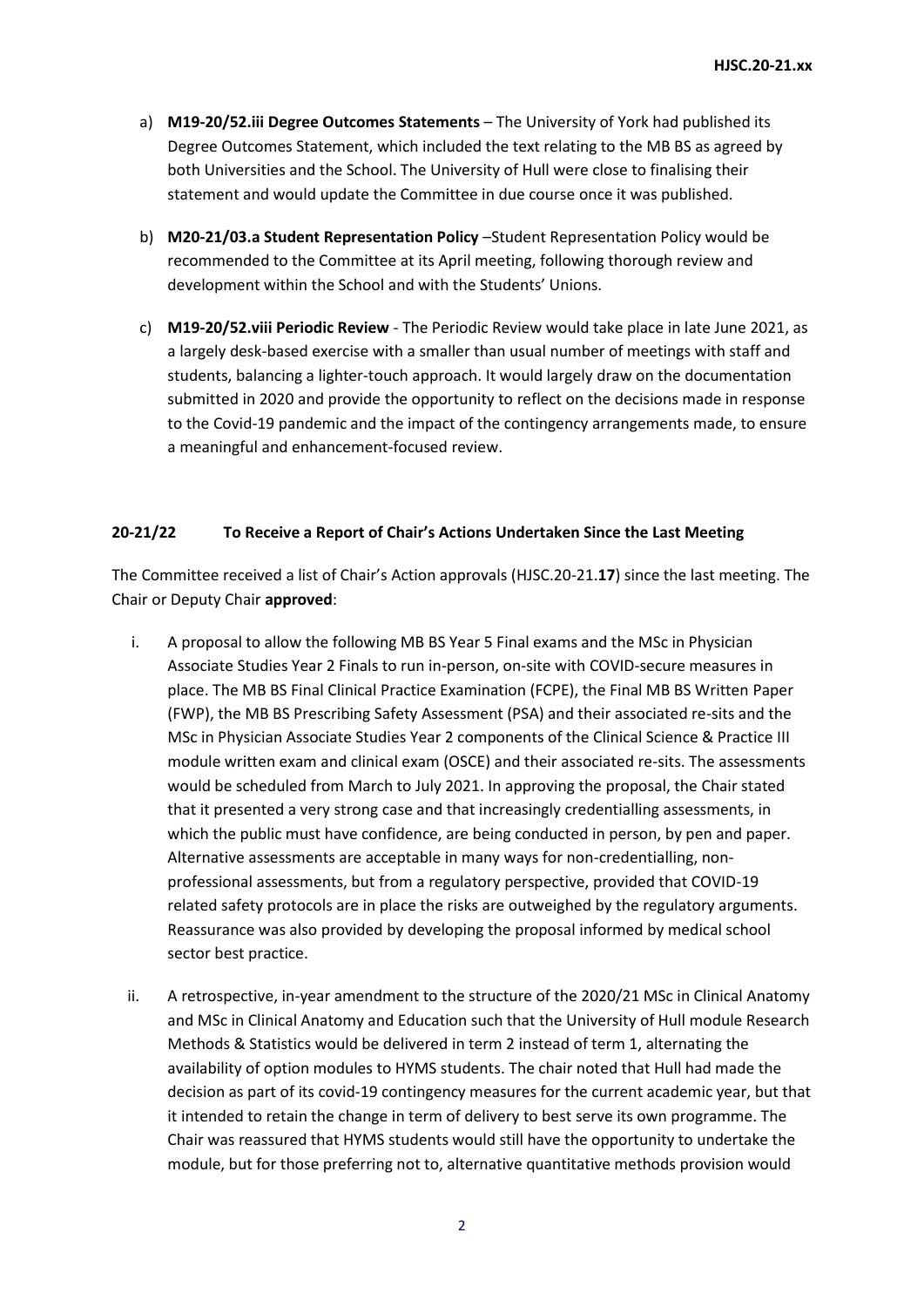be offered within HYMS. The Chair also approved amendment to the 2021/22 version of the programmes to account for Hull's longer-term intention to retain the module in term 2.

- iii. Revisions to the Policy on Leave of Absence, which updated key information and made explicit that the School would support students to take breaks in their studies of up to four weeks where the need arose and before leave of absence would normally be considered. As the changes made were in the students' interests, the Chair supported the Policy's immediate adoption, with the changes in policy to be clearly communicated to students.
- iv. A revision to the degree transcript for the MB BS programme, designed in consultation with Registry Services from both Universities to provide an official, clear transcript of student achievement.
- v. The inclusion of the module 'Implementation Science for Advanced and Chronic Care' as an option on the MSc in Health Professions Education as an in-year change. The module would be offered term 2 2020/21. The module was also approved for distance learning CPD use.
- vi. Modifications to the MB BS Year 3 Quality Improvement Projects 2020-21 as a result of the ongoing COVID-19 situation, revising the Quality Improvement Project and its assessment so it does not rely on primary research in a clinical environment.
- vii. COVID-19 Contingency Plans for MB BS Phase I curriculum delivery, Terms 2 and 3 2020/2021, such that the timing of teaching of clinical skills and the organisation of clinical placements would be revised, and kept under review, during the ongoing pandemic, with plans in place to ensure all required learning would still take place to enable progression.
- viii. COVID-19 Contingency Plans for MSc in Physician Associate Studies: such that the delivery of CS&P I and CS&P II module assessments in 2020/21 will be delivered on-site, in a COVIDsecure location. These include the formative clinical skills OSCE examinations and summative MCQ written examinations taking place in term 2 and 3.
- ix. COVID-19 Contingency Plans for the Postgraduate Taught Programmes examinations term 2, 2020/21, which proposed the delivery of time-limited, online and open-book exams for postgraduate taught assessments to replace campus-based examinations that would normally take place. The proposal made accommodations for students with student support plans and for handling exceptional circumstances. The proposal was a continuation of the contingency arrangements that were approved by HJSC in September 2020 and put in place for autumn term 2020/21, due to the continued Covid-related social distancing regulations. The proposal also included assessment changes to the MSc Human Anatomy and Evolution modules (Functional and Musculoskeletal Anatomy and Special Topics in Musculoskeletal Anatomy), such that the assessments would be delivered online, due to the effects of Covid-19 preventing access to laboratories.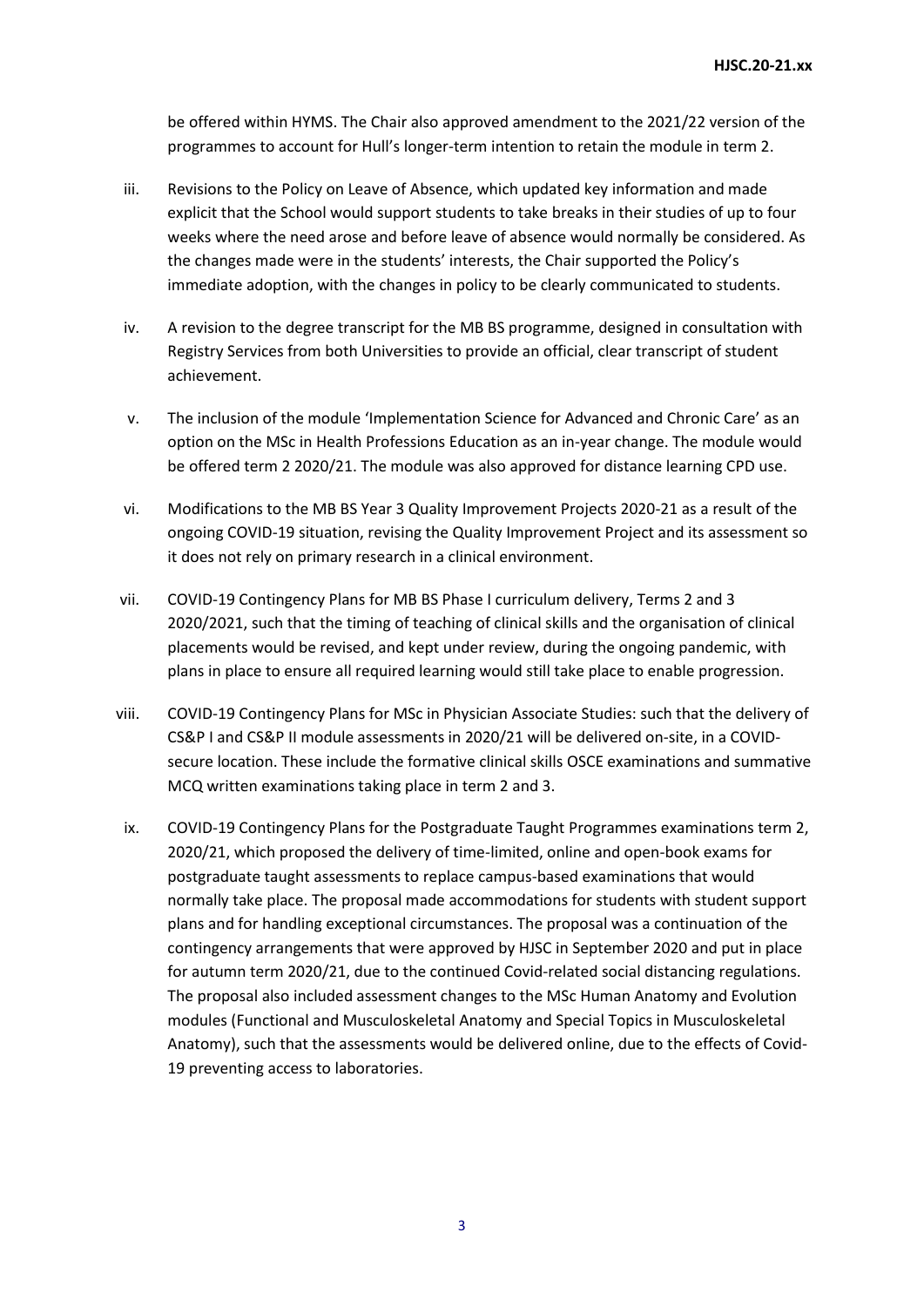# **20-21/23 To Receive an Oral Report from the Student Representatives**

a) The VP Academic, GSA informed the Committee that a number of Postgraduate Research (PGR) students had raised concerns that they may not have sufficient access to resources and facilities to enable them to complete their work on time. Likewise, Taught Postgraduate students had also raised issues related to access to resources. The Deputy Dean of HYMS noted that a PGR contingency plan was in place to manage leave of absence and extension requests. Students were encouraged to continue discussions with their supervisors regarding any concerns they have in respect to extensions, or not having gained enough research data and submissions of work.

The VP Academic also reported that GSA were commencing work on the Student Voice Policy and recruitment of Student Representatives for January Start programmes.

- b) The Academic Officer, YUSU informed the Committee that YUSU currently had four out or five elected full-time sabbatical officers in post, as one had recently resigned. The sabbatical officers were working continually to support students. No issues had been raised by HYMS students.
- c) The Chair of the Student Staff Committee, HYMS informed the Committee that he had received a number of queries from MB BS students regarding the summative assessment arrangements. Phase I students had been informed and Phase II and III students were awaiting confirmation. Placements had continued as normal for Phase II and III students and in general, the feedback from students had been positive and they were happy with the contingency arrangements put in place due to the ongoing challenges of the pandemic.
- d) The President of Education, HUU informed the Committee that several HYMS students had raised concerns regarding access to the Library and study space at Hull due to reduced opening hours. This particularly affected final year MB BS students on full time placements in the run up to their final year examinations taking place in March. The Deputy Dean of HYMS agreed to follow this up with the MB BS Phase III course representative, and noted that access to books should not be affected, as they would be available electronically. The Chair also agreed to raise the issue with the Director of Operations of Hull University Library, to enquire if the opening hours could be extended during this period.

The President of Education had also received a number of enquiries from MB BS students regarding the plans for the summative assessments. The President of Education suggested a holding statement be sent out to reduce student anxiety. The Deputy Dean of HYMS reported that the majority of contingency arrangements for the summative assessments had been approved by HJSC, and communications had been sent out to Phase I students. Phase II and III communications would be going out imminently once they had all been approved and operational practicalities were agreed. The Committee noted that the contingency arrangements had been considered with a holistic view of the students' educational and pedagogic experience as well as student safety, involving strong engagement from student representatives in the planning.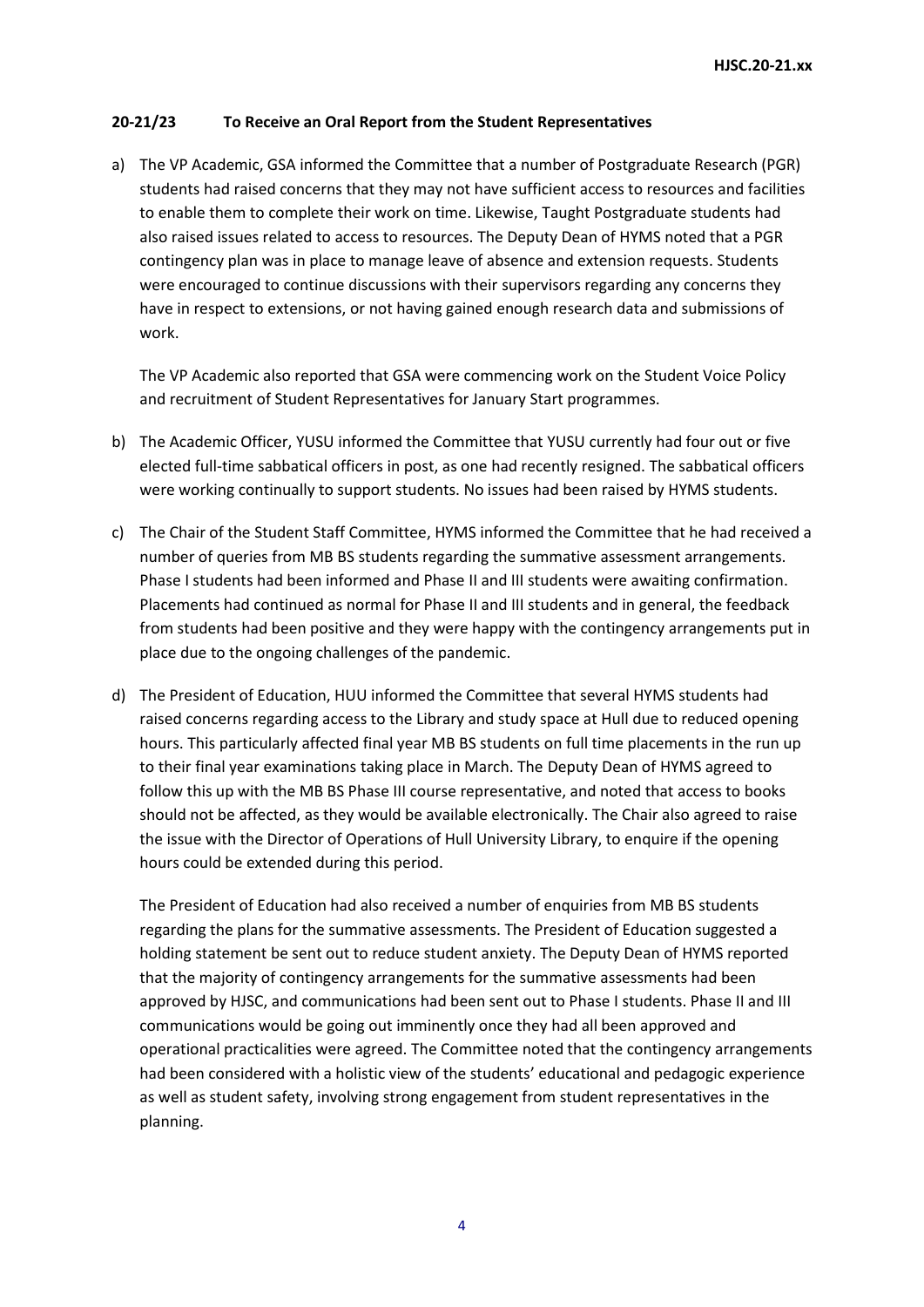e) Members noted that the HYMS Course Representative Leader, Students' Union, Hull had recently been appointed and would be invited to the future HYMS Joint Senate meetings for 2020/21.

### **20-21/24 To Receive a Verbal Report from the Dean of HYMS**

a) The Dean drew the Committee's attention to the following updates:

- i. Admissions. The School had received the highest ever number of applications this year to the MB BS programme and higher numbers compared to last year for the Gateway to Medicine programme. Across both programmes, 959 candidates have been invited to interview, which had taken place online via Zoom and MS Teams due to the pandemic. It was relatively early in the PGT cycle, but applications had been received from home and international students for most programmes. The Admissions team were currently working with the communications team on conversion activities, as events would need to be virtual again this cycle.
- ii. In response to the Covid-19 pandemic the MB BS Gateway programme was being delivered fully online, there was a mixture of in person and online teaching for MB BS Years 1 and 2, and teaching was continuing across NHS sites for Years 3, 4 and 5. The Year 5 final assessments were taking place in March by in-person, Covid-secure delivery. Teaching and Assessments for PGT programmes would continue online with the exception of the MSc in Physician Associate Studies. A light touch Leave of Absence and Extension policy had been approved for PGR students and changes were being proposed to the Mitigating and Extenuating Circumstances Policy to better align with the parent Universities. There was a wide range of HYMS-specific and Universities' student support activities in place to support the health and wellbeing of students.
- iii. The School had prioritised supporting the wellbeing of staff since the start of remote working in March 2020, by providing appropriate IT and workstations for home working, support from the e-learning team to make the transition to remote teaching, regular and ongoing communications and a wide provision of resources to promote the health and wellbeing of staff. The particular ongoing challenges with the high level of teaching involved this term balanced with a number of staff dealing with home schooling due to the school closures were noted.
- iv. The NSS would run again this year, the University would be opening the survey on 8 February 2020 in an attempt to minimise survey fatigue and it would close nationally on 30 April 2021, with a target response rate of 90%. The NSS Reference Group would be working on the communication plans and the MB BS Action Plan.
- v. The School had undertaken a programme to replace their legacy assessment systems with OpenCampus to support the needs of the School. The rollout of the programme was being carried out with a phased approach.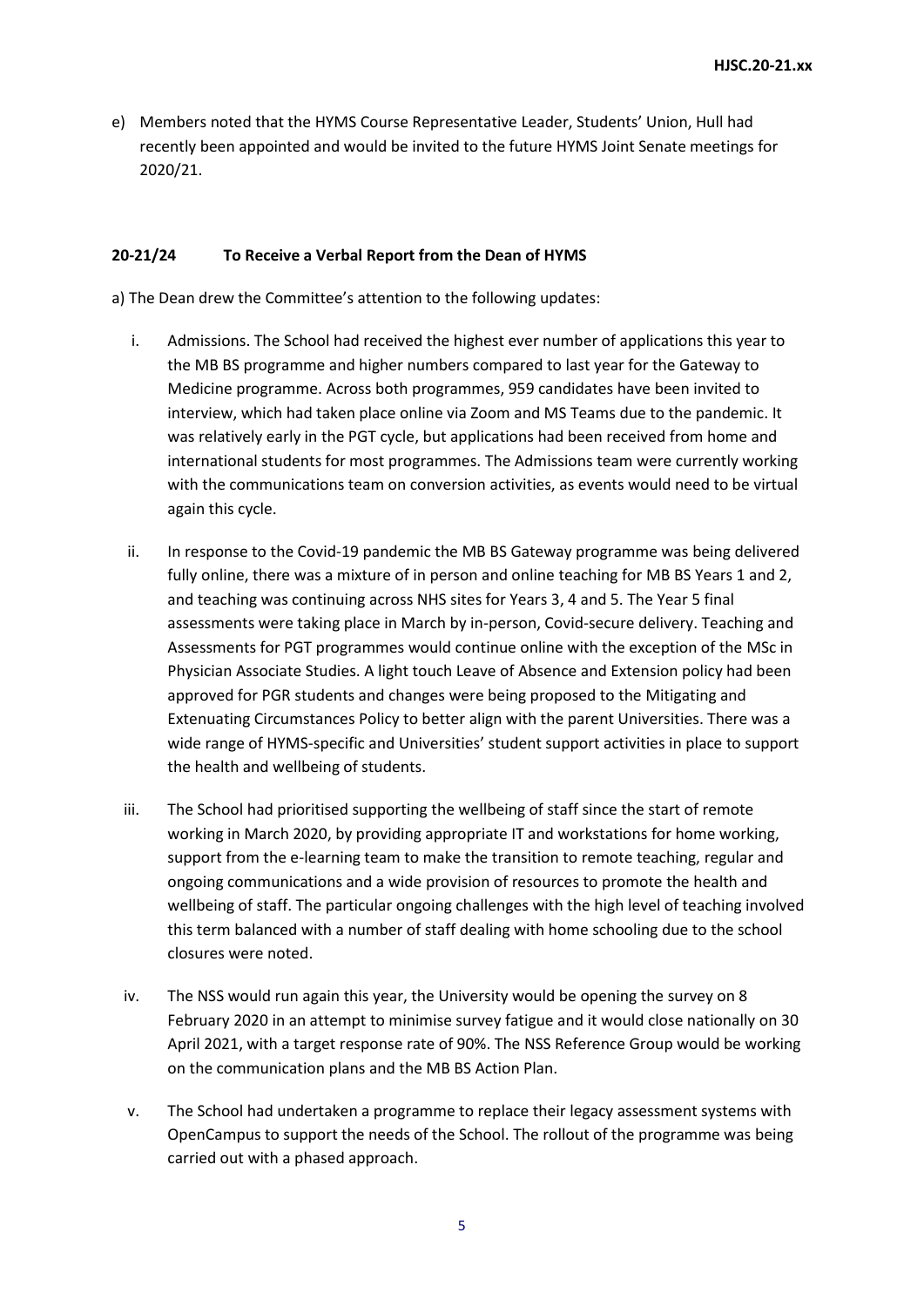- vi. Work on the new strategy was progressing despite the pandemic and five themed open meetings had taken place in November and December. The next steps involved drafting a strategy and engaging with colleagues and stakeholders. The School were aiming to present the draft strategy to Joint Senate at its June meeting and the Strategic Planning group in July.
- vii. There were a number of essential staffing roles approved and being recruited to, and it was reported that the Finance Partner was leaving. Recruitment included a Student Support Assistant at Hull, and interviews were due to take place for Chief Operating Officer and MB BS Director roles based at York, as well as recruitment for two lecturer posts and academic and administrative support roles.
- viii. There were a number of positives that had been reflected on over the past year. For example; online platforms for whole school meetings were popular and had increased attendance; regular communications with staff had increased and were appreciated; flexibility in working hours and location had been beneficial; it was possible to work productively as a team virtually so travel requirements may decrease in the future and everyone's IT skills have improved. Although the face to face interactions with colleagues are missed.

The Chair acknowledged that it had been an extremely challenging year and commended the exceptional hard work from colleagues to support students, as well as supporting each other too.

b) During the discussion it was **noted** that:

- i. The NSS was vital in providing a longitudinal view across the various programme dimensions, however this year, this could be more challenging to compare to previous years. The additional covid-related question set could be beneficial in gaining student reflections in the pandemic context.
- ii. Evaluation of teaching delivery had taken place and blended learning had worked well, as had the enhanced use of the VLE, which provided a more interactive mode of learning. The flipped classroom approach had not worked as well, due to in-person teaching being significantly reduced.
- iii. The PVC York commended the massive achievements by the Admissions team in completing 957 interviews online, and suggested that the School share details of what has worked well to the wider University, once time permitted.
- iv. Members **noted** the benefit of online pulse surveys being carried out at York that enabled students to provide instant feedback, to highlight where the University needed to focus their efforts. Likewise, HYMS had facilitated student feedback through various formal mechanisms, such as online open forums led by the Phase leads, and through weekly (online and in-person) PBL sessions for the MB BS programme. Student evaluation was also gained within the smaller PGT programmes.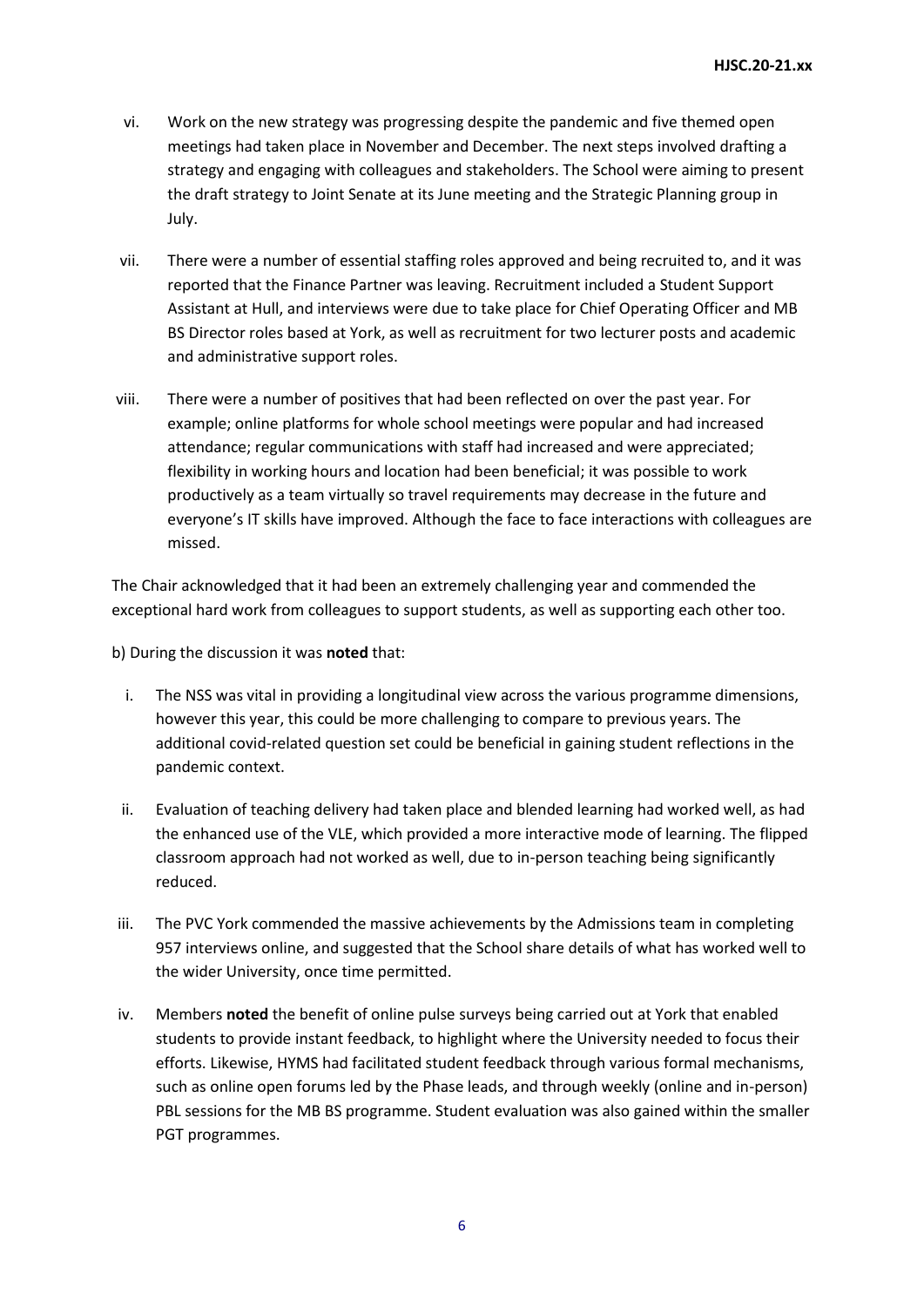# **20-21/25 To consider the MB BS and Postgraduate action plans 2020/21**

The Committee **considered** the MB BS and Postgraduate action plans 2020/21 (HJSC.20-21.**18a&b**).

a) The Deputy Dean of HYMS introduced the MB BS action plan 2020/21 (HJSC.20-21.**18a**) and reported that a different approach had been taken this year, given the circumstances of the pandemic. The current draft had encompassed the significant amount of contingency planning involved and recovery work required to bring teaching, learning and assessments back to normal, which was still a work in progress. The Action Plan also included actions initiated in response to the NSS 2020 results, alongside other programme quality initiatives, expansion needs and changes required by the GMC. Members noted that the Action Plan was considered and amended following consideration by the MB BS Programme Board in November 2020 and Board of Studies in December 2020.

During the discussion, the following points were raised:

- The majority of the actions were in progress and a number of actions had been completed.
- The actions related to the implementation of Year 4 Resits (action 1.2) and annualised placements (action 1.8) were currently on hold, as they would require a major programme restructure to Year 4 and 5. This work had been paused due to the ongoing challenges of the pandemic and would be revisited in due course.
- The deadline date for planning and implementation of the revised clinical placement activity in the Psychological medicine block should have been noted as January 2021, rather than 2020 (action 2.1). The work was in progress and the action plan would be amended to reflect this.
- Detailed planning was underway in respect to expansion of Primary and Secondary Care placement provision within Phase II (actions 3.1-3.5), although there had been some changes required to the model of delivery. The appointment of a new Associate Director for Primary Care would enable capacity planning and expansion issues to be explored for Primary Care provision around South Tees. The planning and implementation of placement provision in South Tees was underway, although further work on practical arrangements was required.
- The student evaluation of the Longitudinal Integrated Clerkship (LIC) (action 4.3) had been generally positive last year, although this was disrupted by the pandemic. The LIC is the Year 4 model preferred for future years at South Tees and a formal evaluation and report needs to be completed.

The Committee **approved** the MB BS action plan and thanked the Deputy Dean of HYMS for presenting the report.

b) The Chair of Postgraduate Programmes Board introduced the Postgraduate action plan 2020-21 (HJSC.20-21.**18b**), which focused on both postgraduate taught and postgraduate research programmes. The Action Plan was drawn from a number of sources, including the previous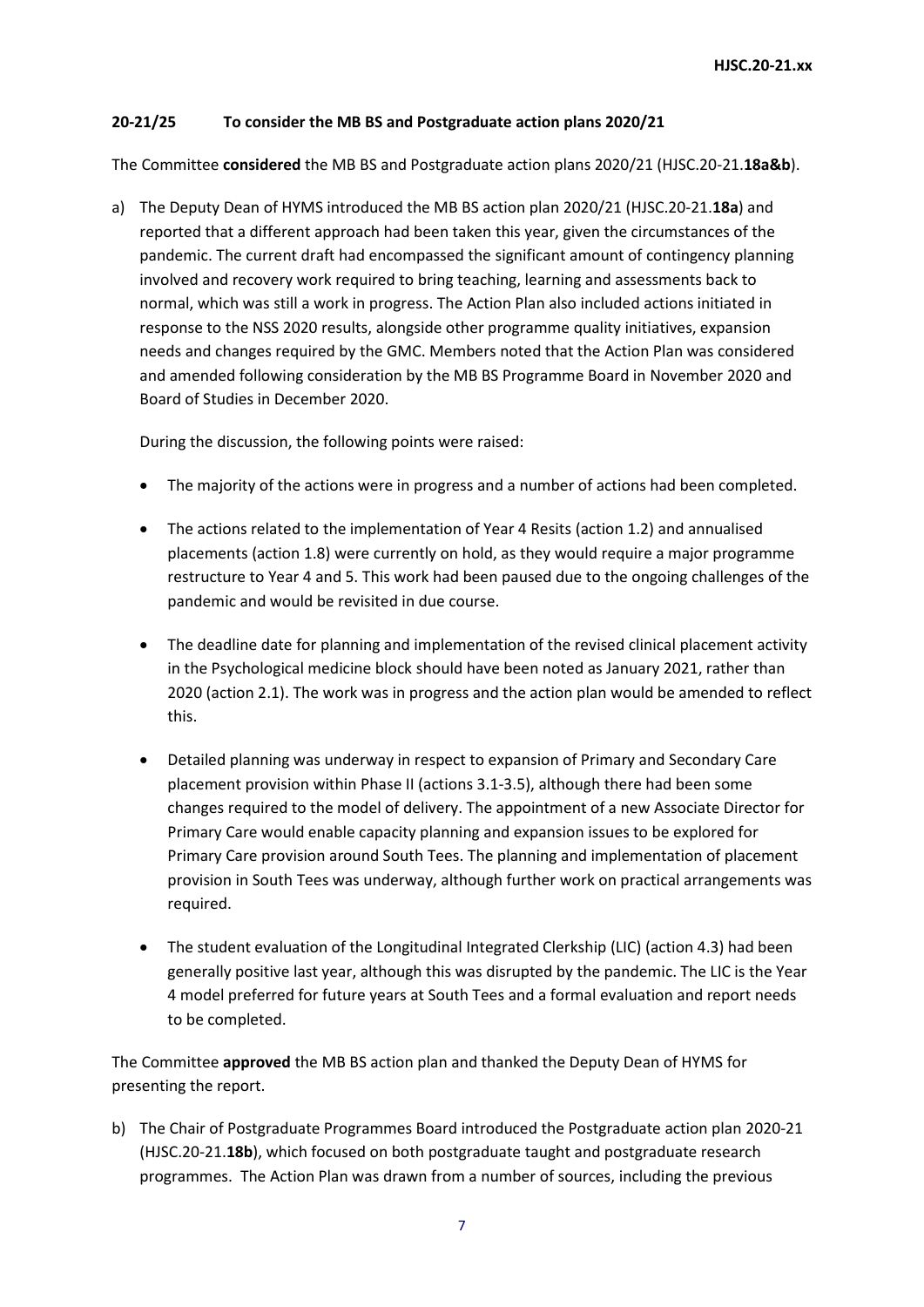action plan, student evaluation data (surveys and TAP feedback), Postgraduate Research Student Survey (PRES), external examiners' reports, and feedback from module leads, Programme Directors, and supervisors.

During the discussion, the following points were raised:

- The Chair of Postgraduate Programmes Board provided an update on PGT Covid-19 contingency plans. Contingency arrangements for teaching delivery and online assessments had been completed, but revisions were ongoing in response to the ongoing pandemic. Furthermore, temporary amendments to the HYMS criteria for PGT Awards had recently been approved to protect student achievement and student wellbeing. HYMS had taken into consideration the approaches taken by the University of Hull and University of York. The PVC York reported that online surveys had been carried out at York to find out more information from departments in respect to online assessments and data presented at Board of Examiners. Likewise, Members noted that HYMS were collecting assessment information from Departments, although not via surveys.
- A number of initiatives had been put in place to enhance the PRES response rate this year, which included: updating the PGR distribution lists for HYMS, York and Hull; PGR supervisors would be asked to remind students of the Survey; and regular updates would be sent out to supervisors based in University departments, in particularly to those departments where response rates were low.
- The Graduate Teaching Assistant (GTA) Policy was being revised with an implementation date of 2021/22. The VP Academic, GSA and the PVC York commented that there had been active engagement from various departments at York in the development of the York GTA Policy. They offered to discuss further and to help signpost to appropriate departments that could advise on particular areas of the policy development and contractual obligations to GTAs.
- Student Support and wellbeing work was ongoing to ensure that PGT and PGR students were actively encouraged to seek support. Similarly, work was ongoing to improve the sense of community and build a wider network for PGR students, through promoting the PGR Conference. The VP Academic, GSA noted that GSA could help promote the PGR conference in its newsletter.
- The PGR contingency plans had been developed to support students, and a light touch approach had been taken. Students returning from leave of absence or with an approved extension to their studies would be provided with the relevant support to complete their studies. The plans had aligned with the parent Universities' contingency plans to ensure equity across the board.

The Committee **approved** the Postgraduate action plan 2020/21 and thanked the Chair of Postgraduate Programmes Board for presenting the report.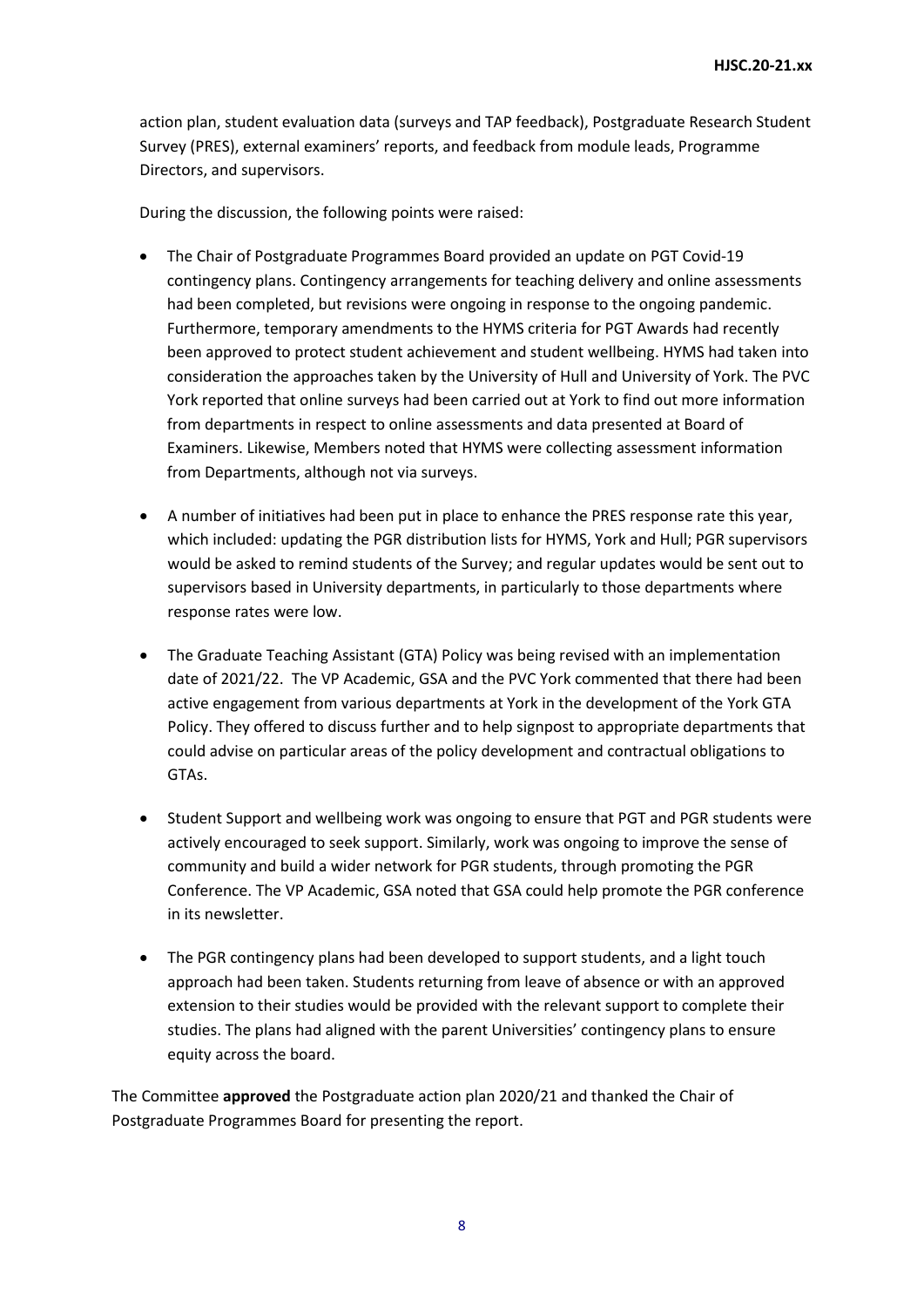# **20-21/26 To discuss Undergraduate External Examiner reports summary table of issues (2019/20) and the School's responses**

The Committee **discussed** the Undergraduate External Examiner reports summary table of issues (2019/20) and the School's responses (HJSC.20-21.**19**). The Chair of Board of Studies introduced the paper and noted that reports had been received from External Examiners on the MB BS Phase I, II and III and the MB BS with Gateway programmes for academic year 2019/20. One External Examiner report was still outstanding, and although efforts had been made to encourage submission, the External, (who had also been appointed as Chief Examiner) had now completed their term; therefore a decision had been made to not chase this up further.

The External for modules within the Gateway to Medicine programme had raised a concern regarding the minimum threshold to pass, and suggested a higher progression threshold to pass to progress onto the MB BS programme. Members noted that the programme followed University mark scales and the minimum threshold standard of the marking criteria should be such that students meet credit level expectations and requirements for progression. Otherwise, there could be a position where students could pass the modules/programme but not be able to progress to MB BS unless having reached a higher than minimum mark threshold. The Chair noted the importance of a successful access route to the MB BS, which supported all students to progress and achieve, but if students did not meet the minimum standards to progress their needed to be currency in the exit award available, to ensure that it would still lead to positive outcomes for students.

The External also raised a concern in respect to equality and diversity matters relating to the School's policy on students practicing physical examinations on their peers. Members noted that a revised Policy had been developed in line with the Birmingham University Medical School's Policy and had been co-developed with students, taking into consideration the GMC graduate outcomes. Members noted that the School remained committed to the approach, as the policy had been reviewed at Board of Studies and the externals' comments had been taken on board. The Deputy Dean noted that if any students had any concerns they should contact the School who would help to resolve any concerns they have.

# **20-21/27 Dates of meetings in 2020/21**

- Wednesday 14th April 2021, 11:00-13:00
- Wednesday 30th June 2021, 10:00-12:00

The Secretary would confirm the format of the meeting in due course.